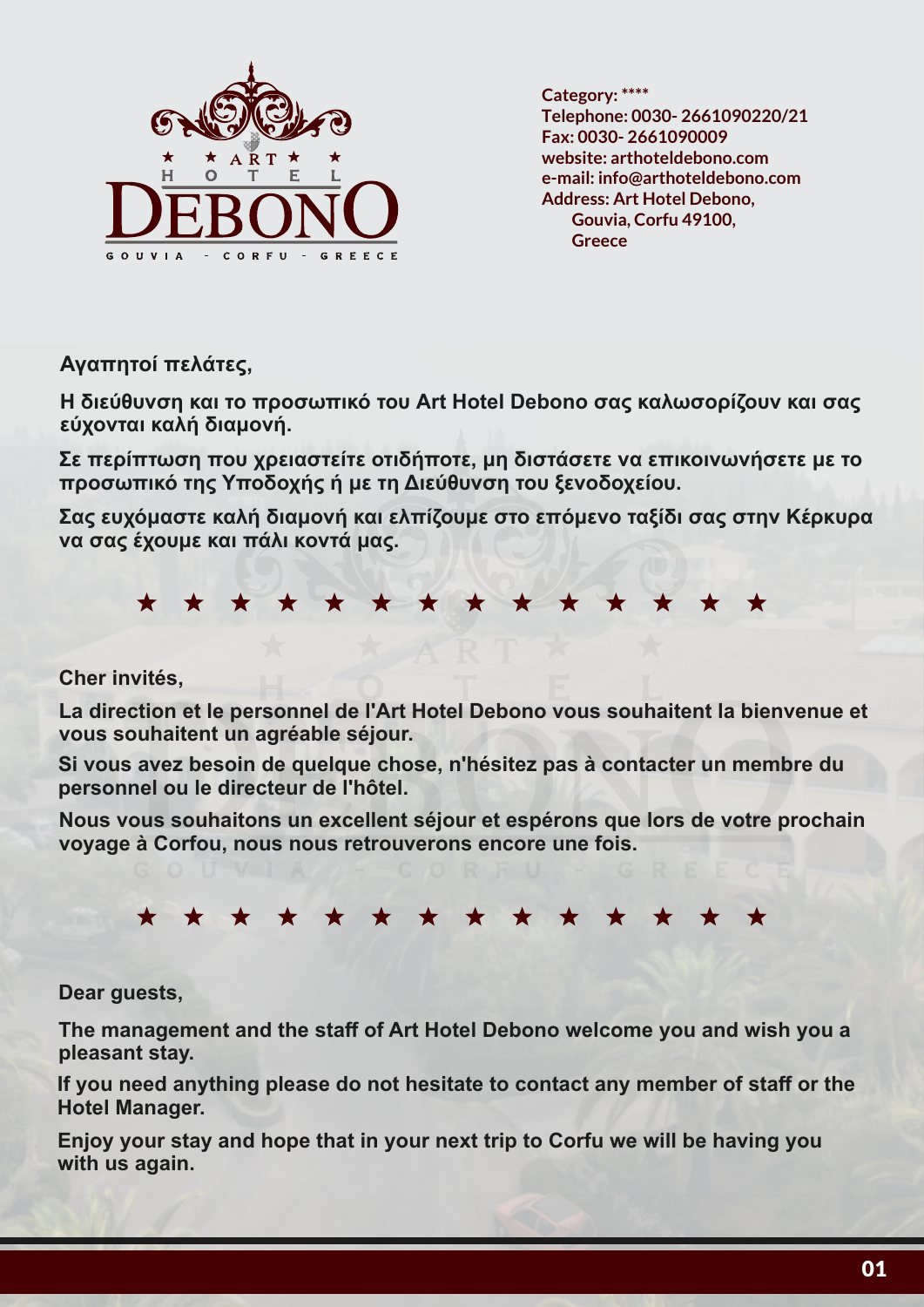\* \* \* \* \* \* \* \* \* \* \* \* \*

# HOTEL SERVICE DIRECTORY

The Hotel Art Hotel Debono is a fully renovated building with the latest specifications. It is situated in the area Gouvia, near to Marina Gouvia and is only 7 kilometers from the city.

3.2 hectares full of olive trees, palm trees and very rich vegetation surround the hotel. The visitor enjoys an oasis of calm and peace while at the same time he is very close to the center of the city.

# Description of the types of rooms

- 2 Single rooms
- 35 Superior rooms
- 9 Junior Suites
- 12 Bungalow Junior Suites
- 4 Bungalow Suites
- 149 Beds in total

\* all the Superior rooms have the possibility for an extra bed

- \* the Junior Suites can accommodate 2-4 persons
- \* all the Bungalow Junior Suites have the possibility for an extra bed
- \* the Bungalow Suites can accommodate 2-4 persons

All the rooms provide the following reception products:

- Balcony
- Bath Shower
- Direct telephones
- Satellite TV
- Wi Fi
- Refrigerator
- Boiler
- Safe
- Hangers
- Hair Dryer
- Slippers Bathrobes
- Toilet paper
- Swimming pool towels
- Bathroom amenities

all the rooms are for non-smokers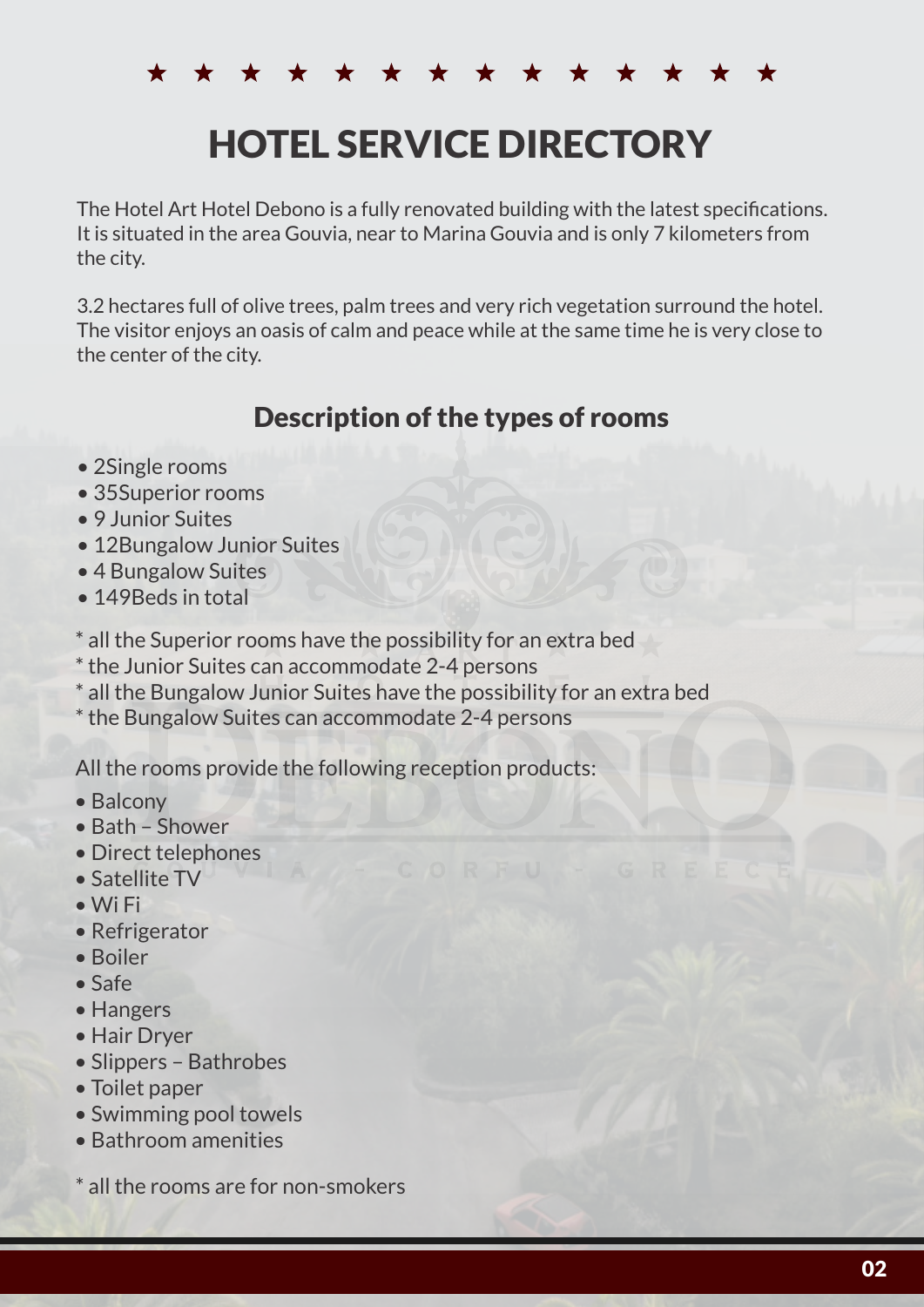# AIR CONDITIONING

All rooms in the Hotel including Bungalows are equipped with air conditioning. You must keep the balcony door closed to make the A/C in operation. Please do not change the Mode on controls.

#### AIRPORT TRANSFER

Corfu airport is 7 klm far from the hotel. Transportation to / from the airport can be arrange by Taxi (pre-booked by reception). For further information contact the reception.

#### ATM / BANK

The nearest ATM is 300 meters, in Gouvia village.

#### **BARS**

Relax at "Tenedos" , hotel's Main Bar and enjoy unique cocktails or your favorite drink.

#### BEACH TOWELS

The hotel does not provide towels for the beach. Guests are kindly requested not to use the white bathroom towels or the blue pool towels on the beach.

#### **BREAKFAST**

Breakfast is served in the "Old Town" main restaurant from 07:30 till 10:30. Room service increases by 20%.

# BREAKFAST – LUNCH BOX

If you have an early pick up, the hotel provides you with a breakfast box. Please order in advance at the Reception the day before your trip till 20:00 o'clock.

#### **BUS**

Bus timetable is available at the Lobby. Blue bus No 7 runs every 20 minutes. The nearest bus stop is 200 meters far from the hotel. There is a ticket machine next to the bus stop.

#### BUSINESS CENTER

Photocopying, fax, internet and other business assistance can be arranged through our business room. Desktop Computer is available for your convenience in the Lobby. The Business Center is open 24 hours and service is free of charge

# CAR PARKING

There is a car parking in the main entrance free of charge.

#### CAR / MOTORBIKE RENTAL

Please contact reception to assist you.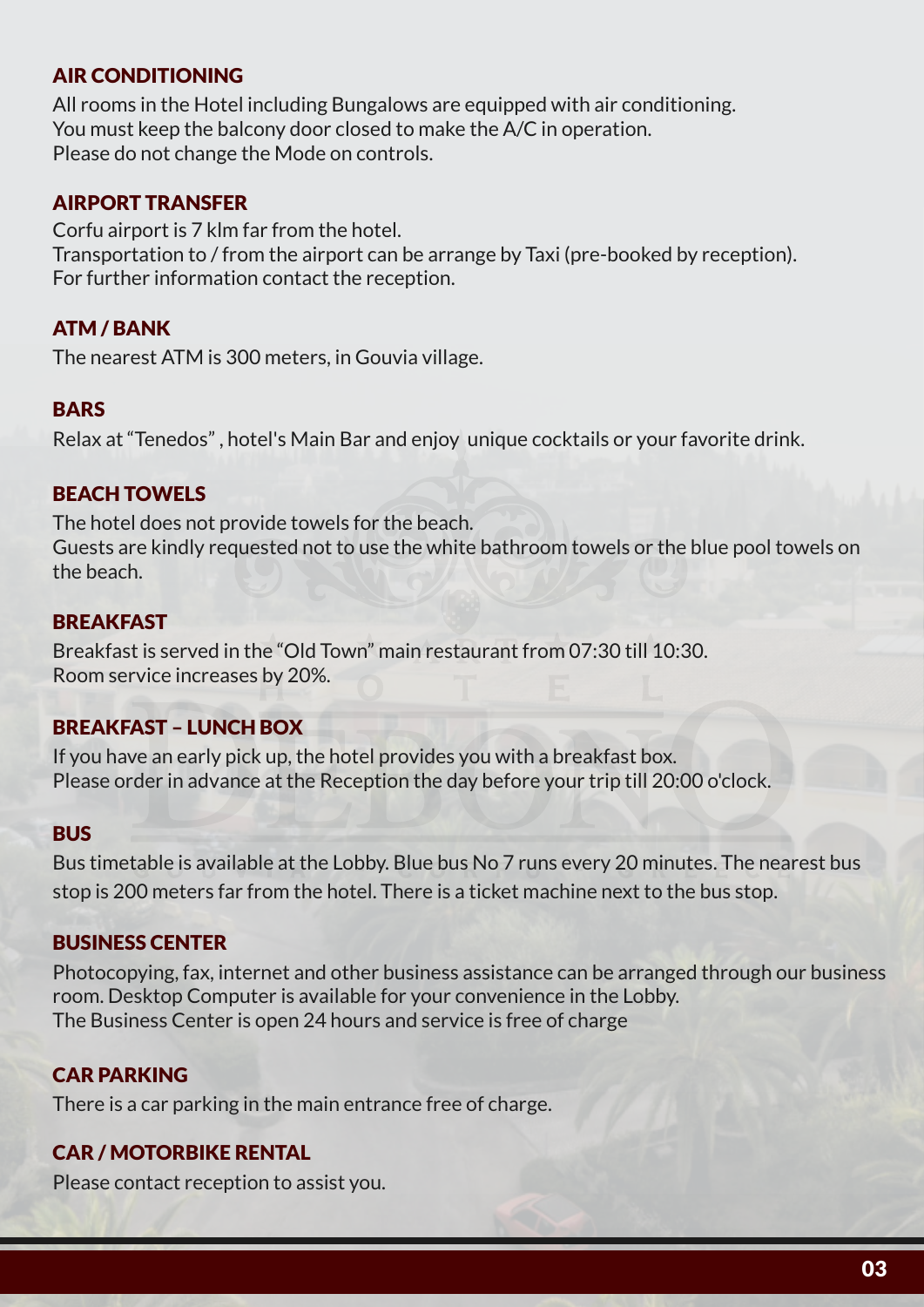# CITY TOURS

If you are planning a city tour, an excursion, a boat trip or visit Corfu museums, please do no hesitate to ask reception desk.

# CHECK IN / CHECK OUT

Check in is at 14:00. Check out is at 12:00 noon. If you wish to extend the check out time, it is always upon availability with an extra charge depending the type of your room and the extending time. Please contact reception for more information or sent e-mail to reservations@arthoteldebono.com .

# CREDIT CARDS

The Hotel accepts Visa or MasterCard.

# **DEPARTURE**

The time of departure from the rooms is at 12 o'clock at noon. If you want to keep your room longer, or extend your stay please contact the reception.

# DINNER

You can enjoy your dinner inside or outside in the "Old Town" Main Restaurant. Dinner is served in a buffet from 18:30 until 21:30. For dinner there is a Dress Code where you can find details at the entrance of the restaurant.

# DRINKING WATER

As the quality of the tap water is not guaranteed, we advise our customers to use only bottled water.

# DOCTOR

If you need Medical assistance please contact the Reception. Doctor on call. There is a private clinic at Gouvia village, 5 minutes away from Hotel. The General Hospital is also 5 minutes away.

# DO NOT DISTURB

There is a lightening sign outside the door. The light is on when the room is occupied. Notice only that if you wish your room to be cleaned the light should be off, not later than 14:00. If you prefer your privacy and not the room to be cleaned, please contact the Reception.

# **EMERGENCY**

Please contact reception at "9".

# ENVIRONMENT

Appreciating the importance of environment protection, our hotel pays particular attention to this field. We would appreciate your help in this effort, by taking care of not washing aimlessly towels and sheets.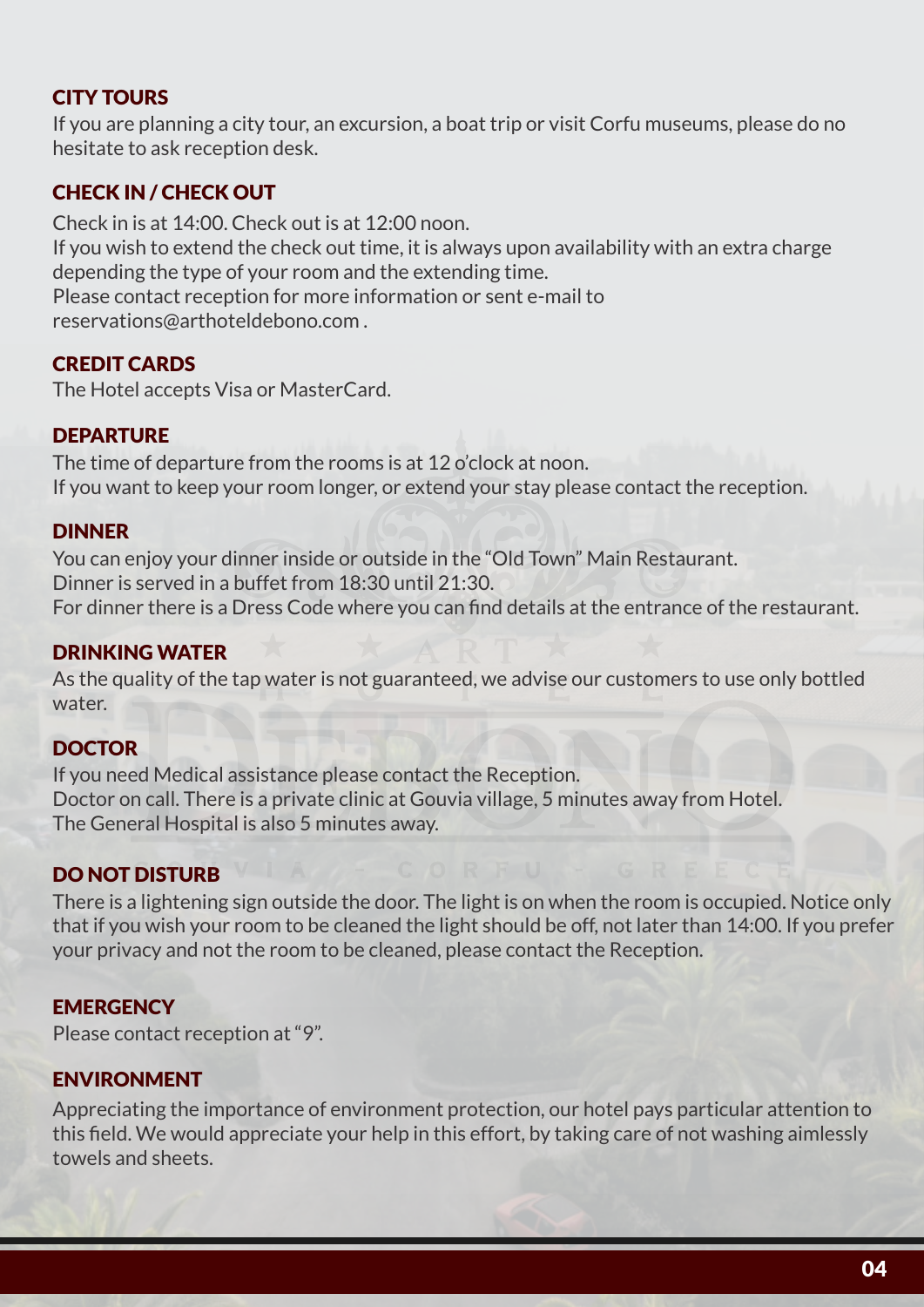# EXCHANGE

Foreign currency may be exchanged at Reception.

# EXTEND YOUR STAY

If you wish to extend your stay, please contact the reception to check for availability or send an e-mail to reservations@arthoteldebono.com .

# EXTRA PILLOW / BLANKET

For extra pillows or blankets, please contact the reception or Housekeeping.

# FIRE EXTINGUISHERS

Fire extinguishers exist in all the building and on each floor. In each case they are marked with labels. There are also fire hoses and "Break-Glass" bells in all the room corridors and the communal spaces.

In case of a fire:

- First of all, please do not panic.
- Call the reception.
- Press the Fire Alarm button, situated in the corridor.
- You will find extinguishers on each floor near to your room.
- If the fire persists, follow the Danger Plan situated behind your room door.
- Do not use the elevator.
- When you reach the main exit, go in the Lobby area.

# FIRE SAFETY

Behind the door of the room there is a diagram for evacuation in the case of emergency.

# FIRST AID

First Aid kit is situated at the Reception

# FLOWERS

Please order at the reception at least 1 day before hand.

#### FRINGE

In every room there is a mini fringe.

#### **GAMES**

Backgammon / checkers, packs of cards and table games are available at the sitting room.

# **HAIRDRESSERS**

A third-party contractor will be available. Please contact reception for appointment.

# HAIR DRYER

All the bathrooms are equipped with hair dryers.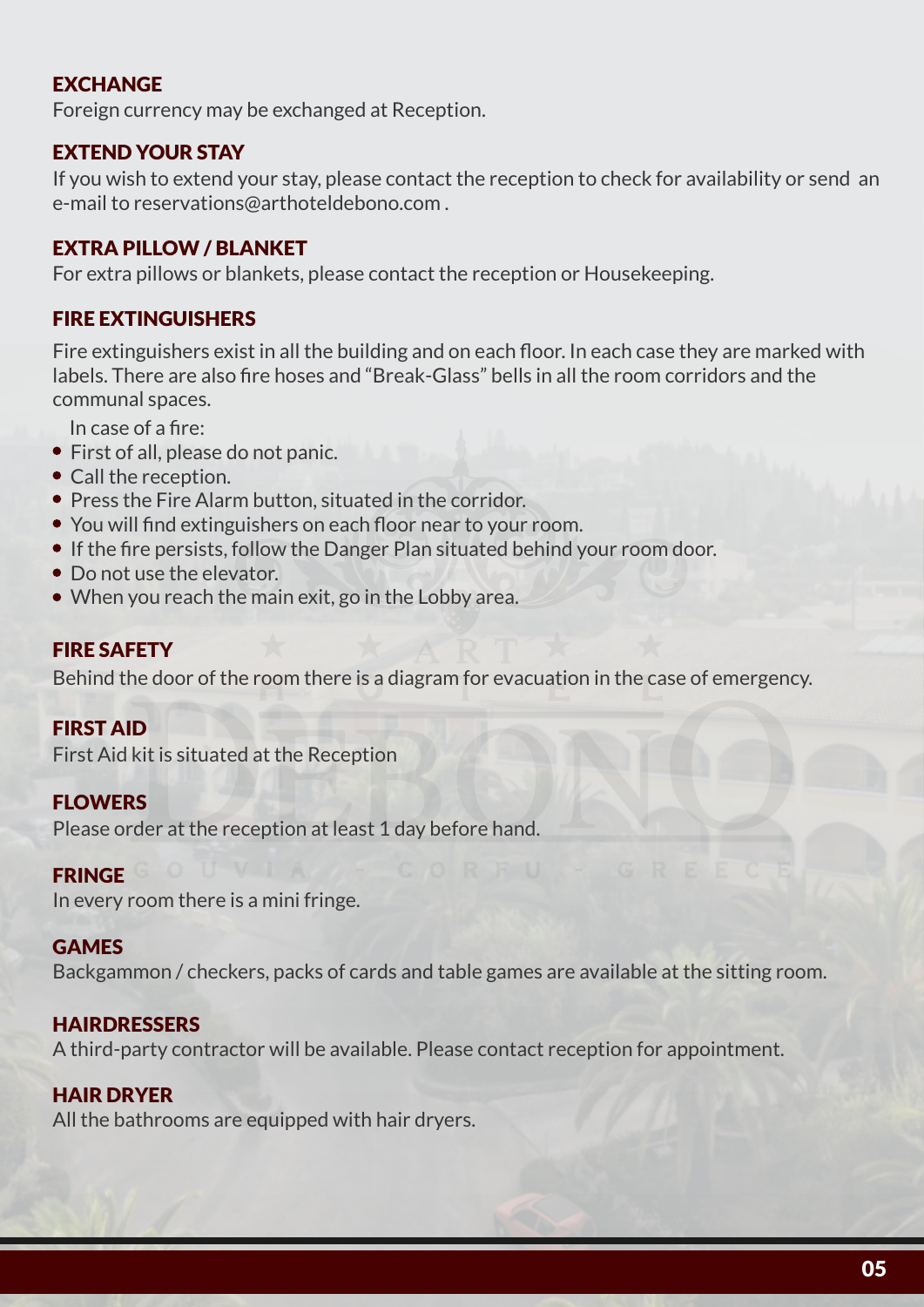# HAI F ROARD

Half board includes breakfast and dinner. Drinks are not included in the Half Board Basis.

# HOUSEKEEPING

If you wish your room to be refreshed in a certain time, we kindly ask you to inform reception during the morning to fulfil your wish. Housekeeping starts at 08:00 to 14:00.

# **INTERNET**

Computers with the possibility of internet access as well as wireless network operate in the hotel. There is Wi-Fi in all the rooms free of charge. We have at your disposal an Internet Corner, located at the Lobby.

#### IRON / IRONING BOARD

You can collect an iron /ironing board from reception.

# KEY CARDS

The Hotel uses electronic encode key cards. For your security the room number is not listed on card. They are programmed until the day of your departure at 12:00. In case you lose it, please inform the reception immediately. The previous card will be cancelled and you will get a new key card.

# LATE CHECK OUT

Late check out is upon to the availability with extra charge. For late check out the Hotel provides a Luggage Room and a Shower Room free of charge.

# **LAUNDRY**

Please place your clothes in the special Laundry bag provided writing your room number and leave on your bed for the chambermaid or contact the reception. You can collect your order after one working day from the reception.

Laundry service cannot be charged in the room.

# LOST & FOUND

Please contact Reception.

# LUGGAGE

For luggage collection or storage, please contact the reception. There is a luggage room next to the Reception.

# LUNCH

At the "Venice's Boatyards" next to the pool area you can taste our snacks and cocktails during the day. Pool Bar is open from 10:30 to 18:30.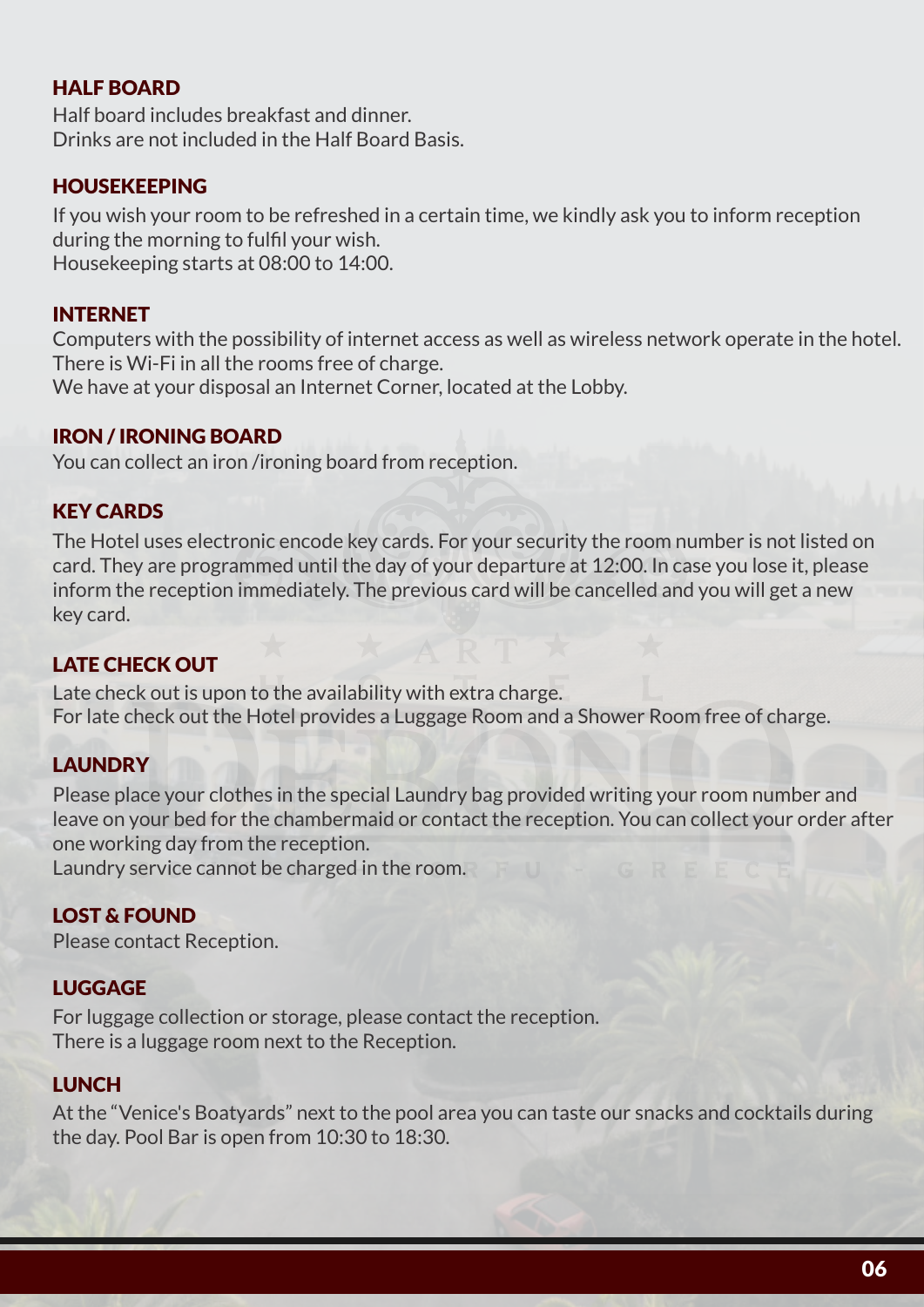# LUNCH HOURS

Breakfast: **07:30 – 10:30** Dinner : **18:30 – 21:30** Served in a buffet at the hotel's Main restaurant.

We remind you that at the restaurant for dinner you can come in any clothes you like except shorts.

#### PARKING

There is a free parking space in front of the hotel. The vehicles are parked with the responsibility of the customers.

#### **PETS**

Pets are not allowed.

#### PERSONS WITH SPECIAL NEEDS

There is access to all the communal areas for all with special needs. For more information please contact the reception.

#### POST CARDS

You can leave you post cards to the Reception for delivering. The hotel doesn't sell stamps. At 300 meters far from the Hotel there is a kiosk where you can buy stamps.

#### **QUEUES**

For your convenience, we suggest you to settle your bill the day prior to your departure, avoiding any delay or queues.

#### **RECEPTION**

24 hours Reception.

#### ROOM SERVICE

Continental Breakfast served from 07:30 until 10:30. Room service is be charged 20% over and it is available only in the Main Building.

#### ROOM UPGRADE

Please call reception or send e-mail to reservations@arthoteldebono.com for availability and charges.

#### SAFE BOX

The Hotel does not accept any responsibility for the loss of money and valuables from your room. Special safe boxes are located in the wardrobe of your room free of charge. Please ask at Reception for use instruction.